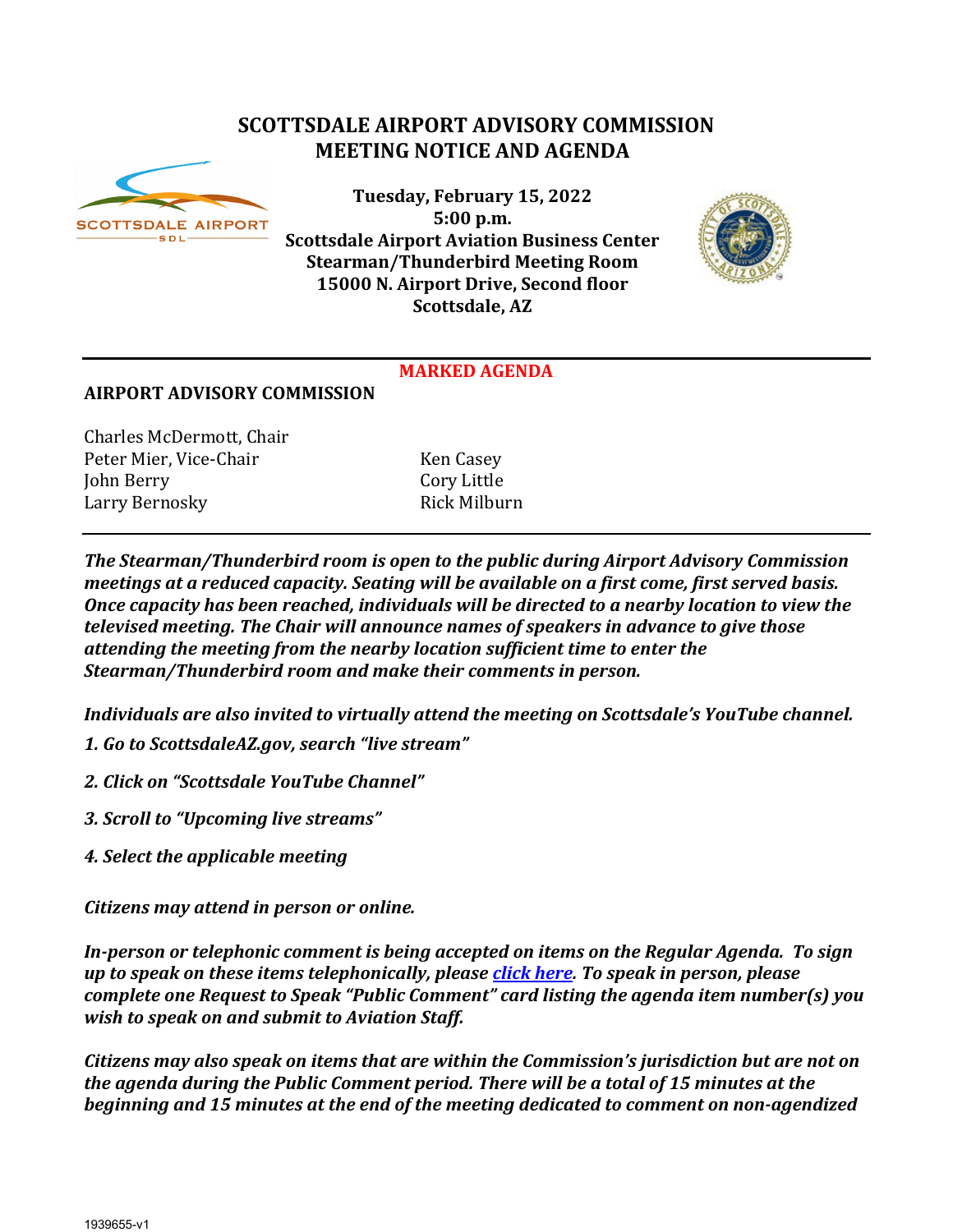*items. To sign up to speak telephonically on a non-agendized item that is within the Commission's jurisdiction, please [click here.](https://www.scottsdaleaz.gov/boards/airport-advisory-commission/spoken-comment) If in person, please complete one Request to Speak "Public Comment" card per night and submit to Aviation Staff.*

*Online Request to Speak forms for Regular and Non-Agendized items must be submitted no later than 90 minutes before the start of the meeting and must indicate whether you will be addressing the Commission in person or telephonically.* 

*Written comments on any of the items on the agenda that are being submitted electronically at least 90 minutes before the meeting will be emailed to the Commission prior to the meeting. A written public comment may be submitted electronically by [clicking here.](https://www.scottsdaleaz.gov/boards/airport-advisory-commission/public-comment)*

**Call to Order -**5:05P.M.

**Roll Call** (CHAIR MCDERMOTT, VICE-CHAIR MIER AND COMMISSIONER MILBURN ABSENT. COMMISSIONERS BERNOSKY AND CASEY APPEARED VIA ZOOM)

**Pledge of Allegiance –** COMMISSIONER JOHN BERRY

### **Aviation Director's Report**

The public body may not propose, discuss, deliberate or take legal action on any matter in the summary unless the specific matter is properly noticed for legal action.

AVIATION DIRECTOR MASCARO PROVIDED A BRIEF UPDATE ON THE IMPACTS TO AIRCRAFT OPERATIONS FROM THE BARRETT JACKSON CAR AUCTION AND THE WASTE MANAGEMENT PHOENIX OPEN. THERE WAS A SIGNIFICANT INCREASE IN AIRCRAFT ACTIVITY AND VISITORS TO THE CITY OF SCOTTSDALE COMPARED TO PRIOR YEARS. HE STATED THAT STAFF WOULD PROVIDE A DETAILED UPDATE AT THE NEXT AIRPORT ADVISORY COMMISSION MEETING.

### **Approval of Minutes**

Regular Meeting: January 19, 2022

COMMISSIONER LITTLE MADE A MOTION TO APPROVE THE REGULAR MEETING MINUTES OF JANUARY 19, 2022, AS PRESENTED. COMMISSIONER BERRY SECONDED THE MOTION WHICH CARRIED 4/0 WITH COMMISSIONERS BERRY, LITTLE, BERNOSKY AND CASEY VOTING IN THE AFFIRMATIVE WITH NO DISSENTING VOTES.

### **Public Comment -** NONE

Public Comment time is reserved for citizens to comment on non-agendized items that are within the Commission's jurisdiction. No official Commission action can be taken on these items. Speakers may address the Commission once under Public Comment at the beginning or the end of the meeting, but not both. Public Comment is limited to a total of 15 minutes at the beginning and 15 minutes at the end of the meeting. Speakers are limited to three minutes to address the Commission during "Public Comment."

## **REGULAR AGENDA ITEMS 1-8**

**How the Regular Agenda Works:** The Commission takes a separate action on each item on the Regular Agenda.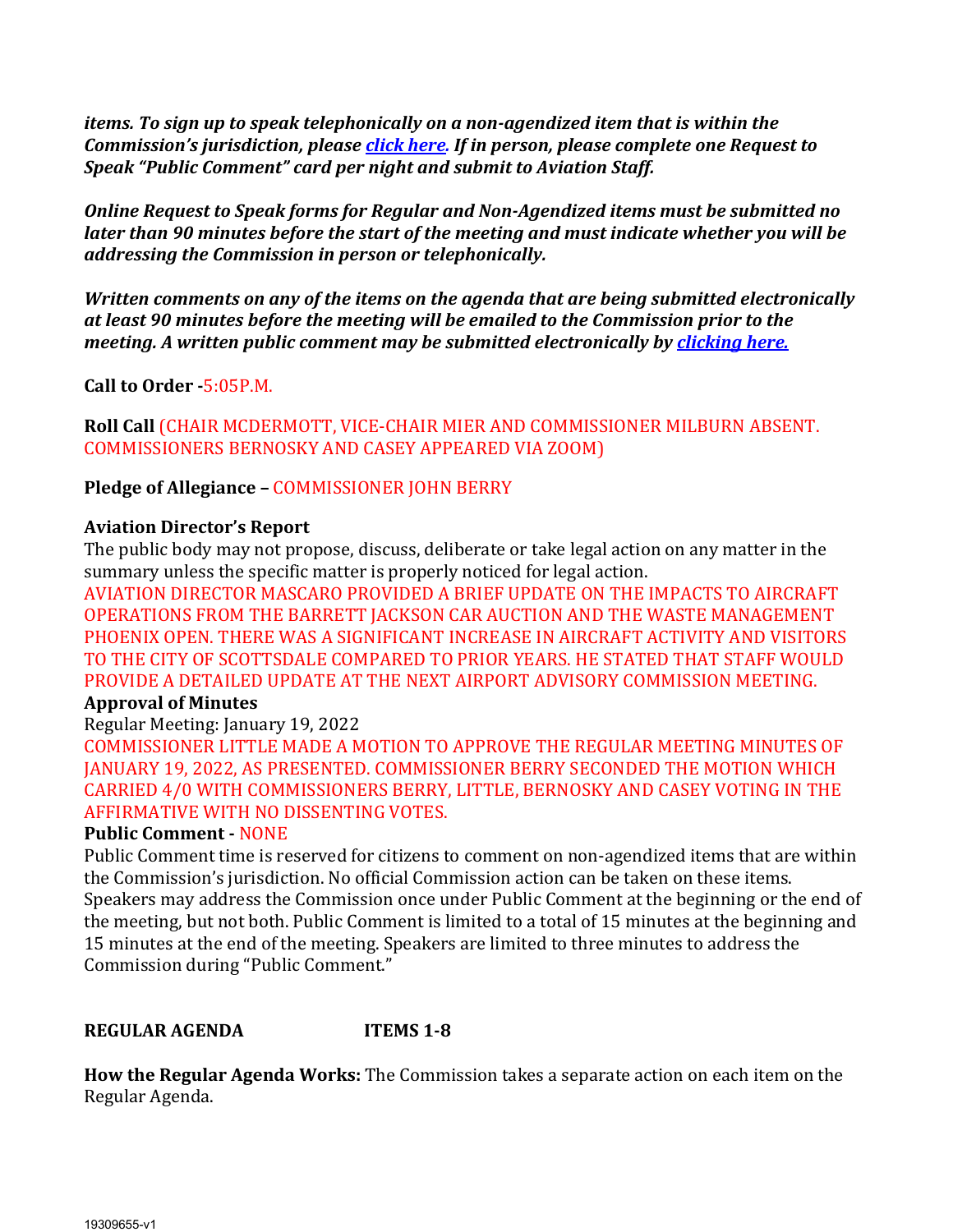1. Experience Scottsdale Update

Contact: Rachel Pearson, Vice President of Community & Government Affairs, 800-782-1117 [rpearson@experiencescottsdale.com](mailto:rpearson@experiencescottsdale.com)

- 2. Discussion and Possible Action to approve the Five-Year Capital Improvement Program for Fiscal Years 22/23 through FY26/27. Staff contact: Carmen Williams, Aviation Finance & Administration Manager, 480-312-8475, [cawilliams@scottsdaleaz.gov](mailto:cawilliams@scottsdaleaz.gov) COMMISSIONER JOHN BERRY MADE A MOTION TO APPROVE THE FIVE-YEAR CAPITAL IMPROVEMENT PROGRAM FOR FISCAL YEARS 22/23 THROUGH FY 26/27 COMMISSIONER LITTLE SECONDED THE MOTION WHICH CARRIED 4/0 WITH COMMISSIONERS BERRY, LITTLE, BERNOSKY AND CASEY VOTING IN THE AFFIRMATIVE WITH NO DISSENTING VOTES.
- 3. Discussion and input regarding Monthly Construction Report. Staff contact: Chris Read, Assistant Aviation Director-Operations, 480-312-2674, [cread@scottsdaleaz.gov](mailto:cread@scottsdaleaz.gov)
- 4. Discussion and input regarding Monthly Operations Report. Staff contact: Chris Read, Assistant Aviation Director-Operations, 480-312-2674, [cread@scottsdaleaz.gov](mailto:cread@scottsdaleaz.gov)
- 5. Discussion and input regarding Financial Report for December. Staff contact: Carmen Williams, Aviation Finance & Administration Manager, 480-312-8475, [cawilliams@scottsdaleaz.gov](mailto:cawilliams@scottsdaleaz.gov)
- 6. Discussion and input regarding Public Outreach Programs and Planning Projects. Staff contact: Sarah Ferrara, Aviation Planning & Outreach Coordinator, 480-312-8482, [sferrara@scottsdaleaz.gov](mailto:sferrara@scottsdaleaz.gov)
- 7. Administrative report from the Aviation Director, or designee, regarding the status of pending aviation-related items. Staff contact: Gary P. Mascaro, Aviation Director, 480-312-7735, [gmascaro@scottsdaleaz.gov](mailto:gmascaro@scottsdaleaz.gov)
- 8. Discussion and possible action to modify the Airport Advisory Commission Meeting Schedule and Commission Item Calendar. Staff contact: Gary P. Mascaro, Aviation Director, 480-312-7735, [gmascaro@scottsdaleaz.gov](mailto:gmascaro@scottsdaleaz.gov)

### **Public Comment -** NONE

Public Comment time is reserved for citizens to comment on non-agendized items that are within the Commission's jurisdiction. No official Commission action can be taken on these items. Speakers may address the Commission once under Public Comment at the beginning or the end of the meeting, but not both. Public Comment is limited to a total of 15 minutes at the beginning and 15 minutes at the end of the meeting. Speakers are limited to three minutes to address the Commission during "Public Comment."

### **Future Agenda Items -** NONE